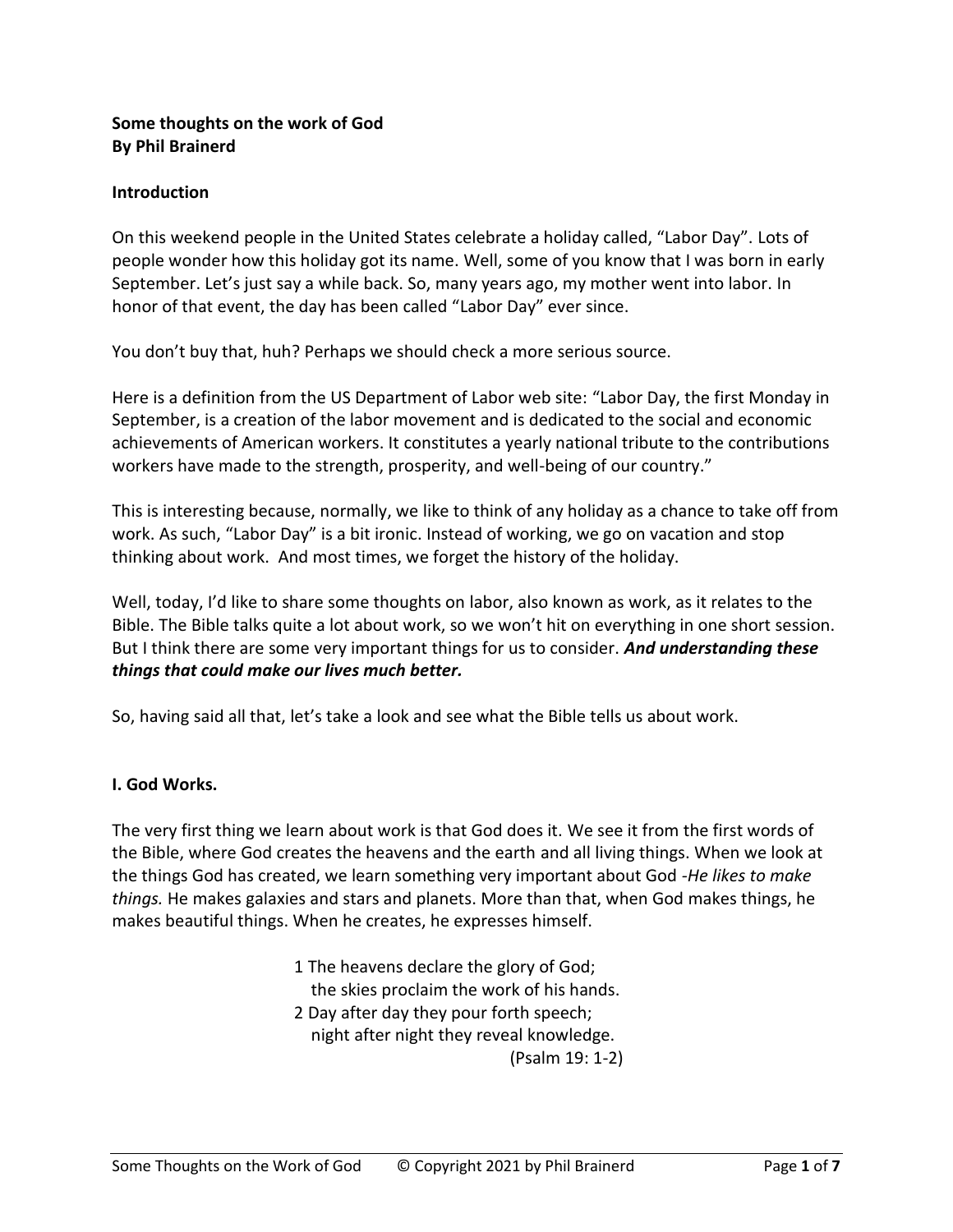When we think of a great artist creating great works of art, we don't think of that as "work", so much. But please understand, creating the best art is a lot of work.

We learn some other important things about God through his creation. For example, the creation expresses his power. If you give even a quick look to the forces of nature, you can't miss that. I talk a lot about that and other qualities of God in the series, "Life Answers in Genesis", and in the early chapters of my book, "The Idols on the Hills".

So, the creation tells us a lot about God. But there is one quality of God that we learn from creation that is often missed. Here it is: *Creation expresses God's humility.* There's a new one. We always talk about God's power, but do we talk about his humility? Not so much.

What is humility? That's another topic that could take up a whole message. The apostle Paul tells us about one aspect of humility in his letter to the Philippians:

"3 Do nothing out of selfish ambition or vain conceit. Rather, in humility value others above yourselves…" (Philippians 2:3)

Paul says that the person who possesses humility values others above themselves. He later went on to say that our Lord Jesus Christ showed humility by becoming a servant to the human race. We'll expand on that in just a few minutes.

When God created the heavens and the earth, and all the living creatures he became a servant of everything he created. How is that? When God created everything, he became committed to take care of it.

> "As long as the earth endures, seedtime and harvest, cold and heat, summer and winter, day and night will never cease." (Genesis 8:22)

For all of the creatures God made to live on the earth, you need seedtime and harvest. In order to have that, certain things have to happen. The sun needs to rise and set on schedule, even when we can't see it because it's hidden behind clouds. The moon needs to orbit the earth - That's how the tides in our oceans are maintained. Here's an important point: *Somebody has to make all that happen.*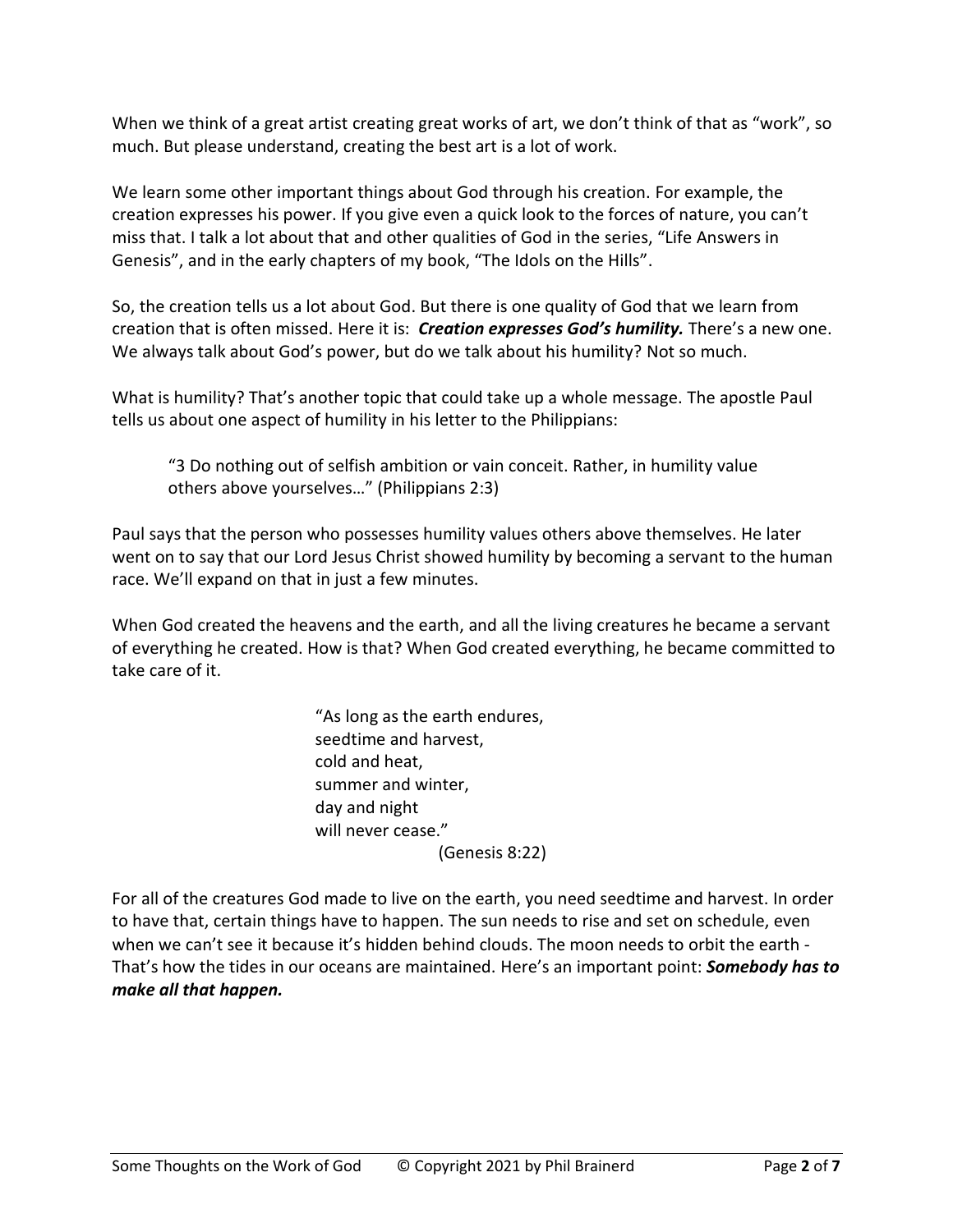The apostle Paul said something very interesting about Jesus:

16 For in him all things were created: things in heaven and on earth, visible and invisible, whether thrones or powers or rulers or authorities; all things have been created through him and for him. 17 He is before all things, and in him all things hold together. (Colossians 1:16-17

Look at that last sentence, "In him, all things hold together". Did you know that nothing in the universe holds together without conscious effort from God? God can't take a break. If he did, everything in the universe would fly apart.

Illustration: We've all been around when a child sees a cute puppy. They cry out, "Mommy, Daddy, can we take it home?" Mommy and Daddy look down and ask, "if we take the puppy home, will you take care of it?" And what self-respecting child would say, "no". So, the puppy comes home. And many times, Mommy and Daddy wind up taking care of it. Maybe I should say, Mommy and/or Daddy.

This important: God can't do that. God can't fall in love with something one minute and lose interest the next. *If God gets tired of running the universe, there is no one else to hand it off to.*

God worked when he created the universe. God works to take care of the things he created. In doing so God shows his humility; his willingness to become a servant of the things he has made.

So, the first thing we learn about work in the Bible is that God does it. Let's move on to our second point.

### **II. Work is a gift from God to Mankind.**

The fact that God works, shows that work is a good thing. We learn in the first chapter of Genesis, something that I talk about a lot: God made humans in his image -He made us to be like him.

So, when God worked by making the universe and all the living things in it, he topped off his creation with the very special creature called "Humans". When he did that, he gave work to them as a gift. How did he do that?

15 The Lord God took the man and put him in the Garden of Eden to work it and take care of it. (Genesis 2:15)

Look at the last part of that sentence: "…to work it and to (what?) take care of it".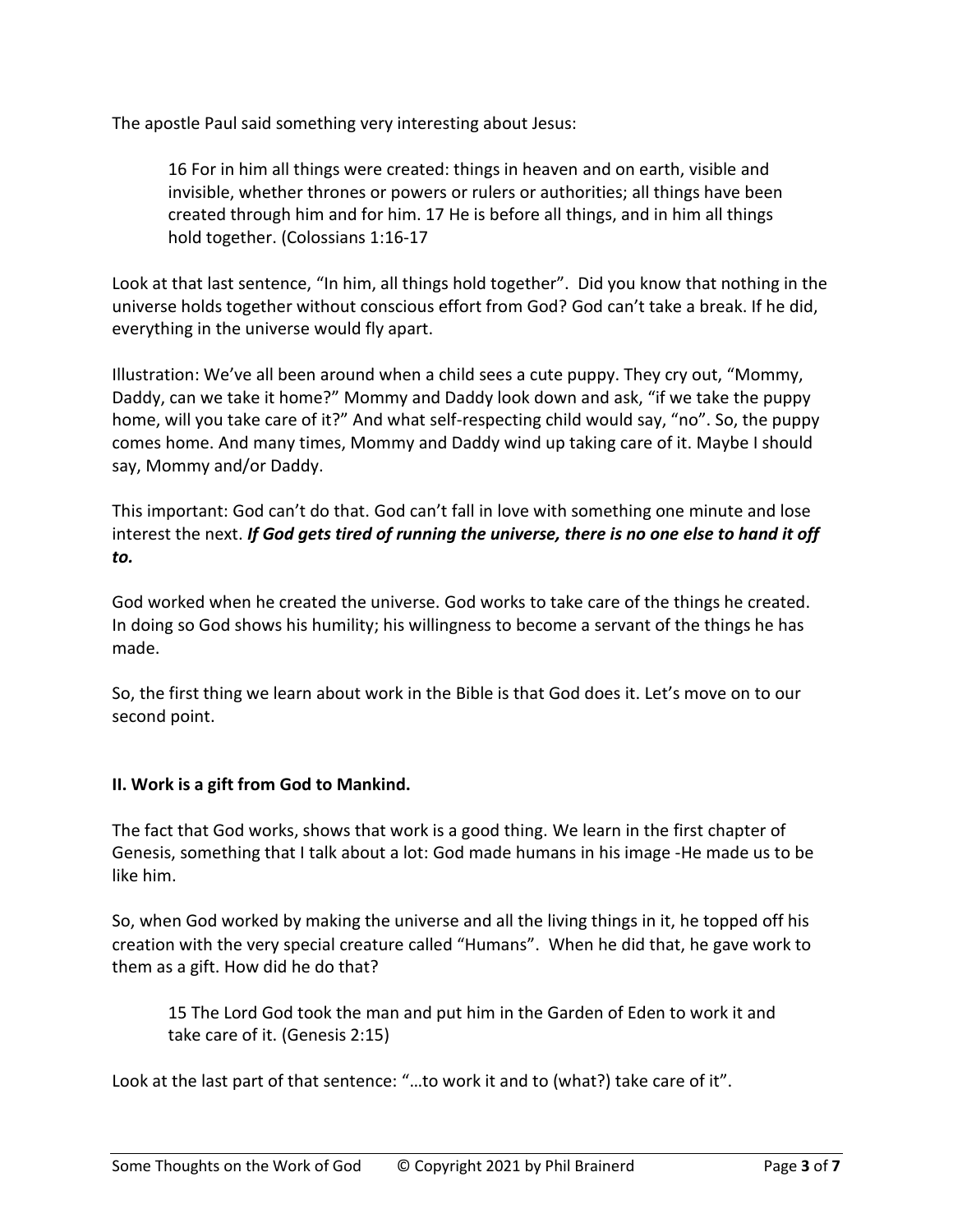This was no coincidence. God didn't create Adam and then say, "Oops! I forgot the daycare! Say, Adam, why don't you go… (look around) over to the garden. Just find something to do, OK? Stay there in the garden until I figure out what to do with you!"

No. God likes to make things. When he makes things, he commits himself to taking care of those things. God wanted Adam, who was made in his image, to have the experience of taking care of something. So, he gave Adam the gift of work. Through Adam, God gave this gift to all the human race.

Let's use the puppy illustration again. Hopefully, if you bring home a puppy for your children, you're not expecting your children to figure out how to care for it all on their own. First, you buy all the supplies. Then you say to your child, "let's start by making sure the puppy is fed - That will be your job." Then, you show the child where the food is kept and where the puppy's bowl will be. You, the adult, do it the first time. Then you watch. When the child has a good habit going, you can then let them do it alone. Then you move on to walking the dog, and cleaning up after the dog, and brushing the dog, etc. *That way, children learn that enjoying a puppy involves learning how to take care of it.*

It's the same with God and humans. God works. He created mankind in his image, so of course, he would share the gift of work with us. So, work was and is a gift from God to the Human Race.

About now is the time that someone is thinking, "But, I don't *feel* like work is a gift." Money can feel like a gift. Free time can feel like a gift. Vacations can certainly feel like a gift. Work, well, no.

### *So, what happened?*

### **III. Work was damaged when Adam fell.**

Q: If work was a gift, why don't we enjoy it? A: Work was one of the many things that was damaged when Adam and Eve sinned against God thousands of years ago in the garden.

Let's look at what God said to Adam after that happened:

"Cursed is the ground because of you; through painful toil you will eat food from it all the days of your life. 18 It will produce thorns and thistles for you, and you will eat the plants of the field. 19 By the sweat of your brow you will eat your food until you return to the ground, since from it you were taken;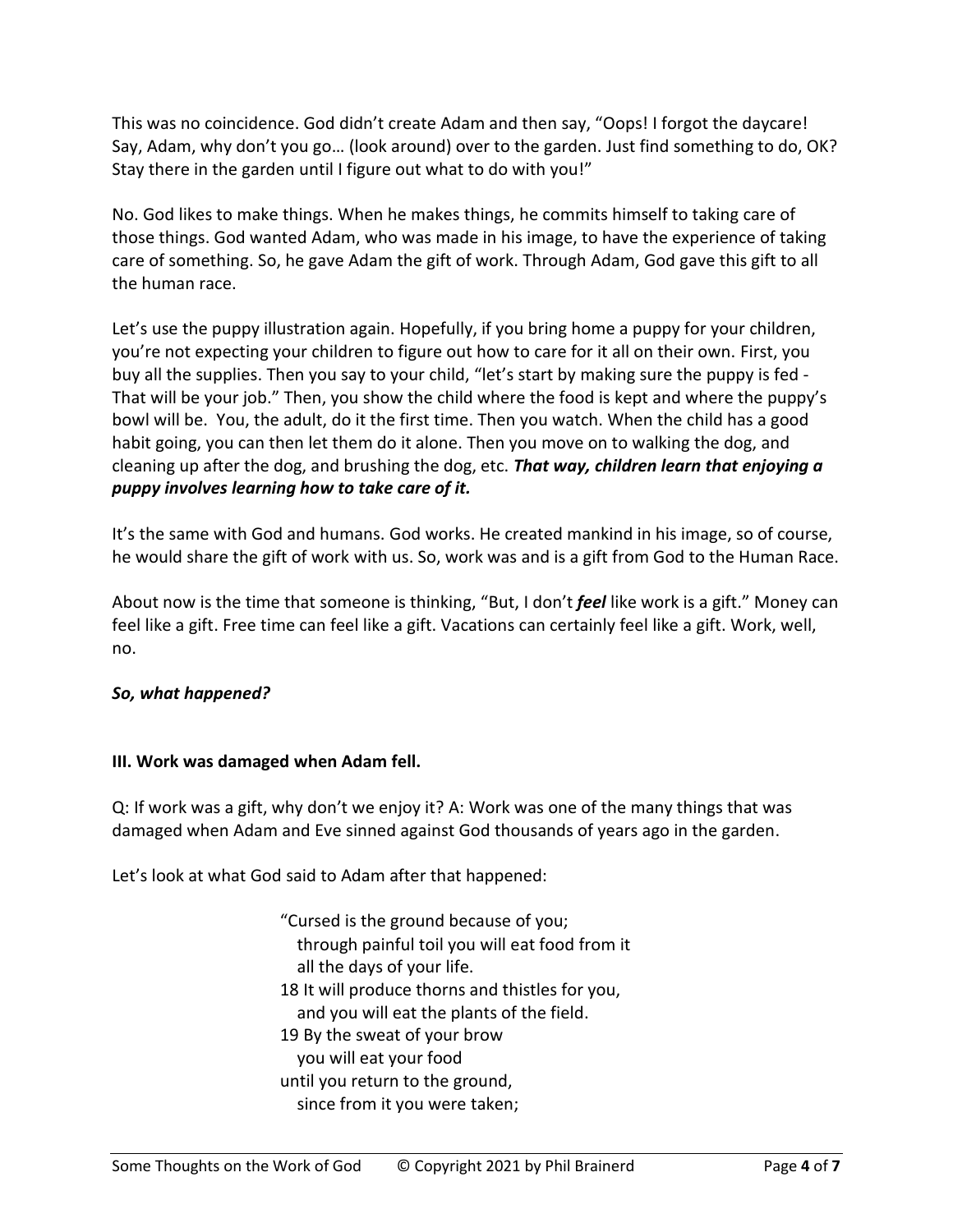# for dust you are and to dust you will return."

(Genesis 3:17)

So, work became damaged. Let's look at one of those sentences in particular: "Cursed is the ground because of you; through painful toil you will eat food from it all the days of your life. (Genesis 3:17)"

When God created the universe, it was perfect. In a perfect creation, perfect work produced perfect results. Work always involved effort, but when Adam worked, the result was always something fulfilling and meaningful.

Now, work was "painful toil". Previously, effort was efficient. Effort always produced meaning. Now, there were thorns and thistles. Painful things got in the way of enjoying work. Now, there was something called "sweat". You've all heard the phrase, "no sweat". That means, doing something is easy. Prior to the fall, when Adam and Eve worked, there was no noticeable sweat. Now, work would be *characterized* by sweat.

However, there is a bigger problem than the convenience or profitability of work. God, as we said, possesses humility. God intended for humans to be like him, sharing in this particular characteristic, as well as others. *By sharing in this quality, work was meant to be yet one more opportunity to meet with God, and to understand him, to commune with him and enjoy him.*

At the fall man became prideful. He want's to be most important. A few minutes ago, we read a passage from the book of Philippians. Let's read that passage in its context:

3 Do nothing out of selfish ambition or vain conceit. Rather, in humility value others above yourselves, 4 not looking to your own interests but each of you to the interests of the others.

5 In your relationships with one another, have the same mindset as Christ Jesus:

6 Who, being in very nature God,

 did not consider equality with God something to be used to his own advantage;

7 rather, he made himself nothing by taking the very nature of a servant, being made in human likeness.

8 And being found in appearance as a man, he humbled himself by becoming obedient to death even death on a cross!

(Philippians 2:3-8)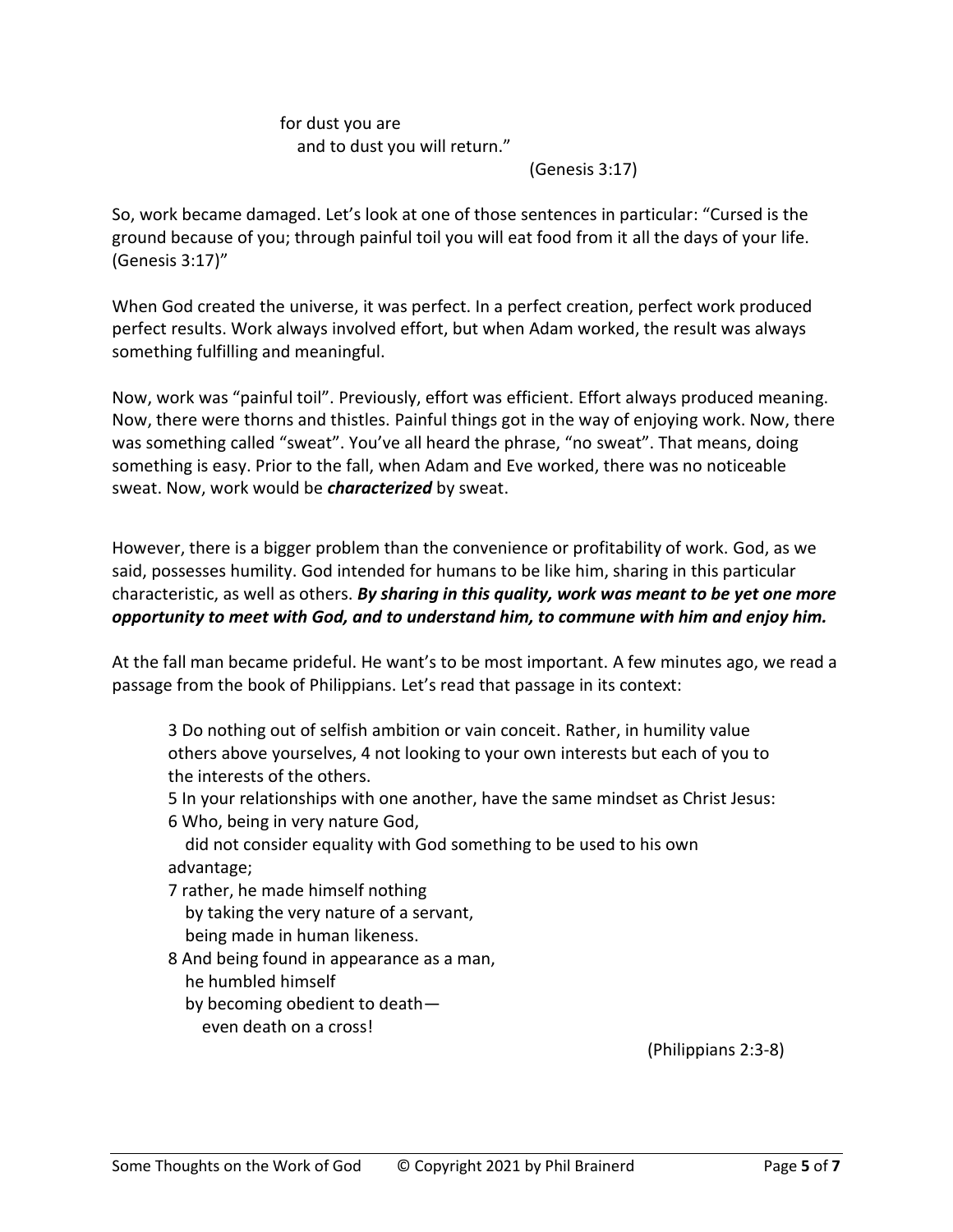Again, let's look at one of those sentences in more detail on the next slide. Paul warns us to "Do nothing out of selfish ambition or vain conceit". Why would Paul take the time to warn us about this? Because, that's what we do - And, we do it often!

You see, humility causes someone to value others more than themselves. That's what Jesus did. He valued all of us more than he valued himself. So, he became a servant. He was so dedicated to serving others, that he went to the cross, so that he could give something wonderful to all of mankind – the forgiveness of our sins.

Pride is the opposite. The prideful person puts themselves first. They consider themselves more important than everyone around them. We humans universally have "selfish ambition". We all have "vain conceit".

The prideful person wants others to serve *them*. You've all met people like that. They're hard to be around. This is bad on two levels: *First*, when we're full of pride, we miss out on what God has for us -He wants us to learn how to be like him through humility; serving others. That lets us meet with him and enjoy him. *Second*, it's bad as a practical matter -No one likes prideful people. No one wants to be around someone who puts themselves first.

## *So, how do we get back to the place where God intended for us to be? How do we reclaim work and labor?*

### **IV. How to reclaim work.**

Here's how we reclaim work and labor.

1) Although it sounds idealistic, remember work is still a gift from God, who loves us. It's worth putting forth the effort to reclaim it, because God is at the end of our efforts. He wants to help us.

2) Not just in your job, but in your whole life, pursue humility. That means, value others more than yourself. We all need to become a servant, like Jesus Christ. If you do this, it will change all aspects of your life -Your work, your relationships; everything!

3) Understand that, in the end, you work for God, not for yourself. In fact, you work for God, even more than you work for your employers:

23 Whatever you do, work at it with all your heart, as working for the Lord, not for human masters, 24 since you know that you will receive an inheritance from the Lord as a reward. It is the Lord Christ you are serving. (Colossian 3:23-24)